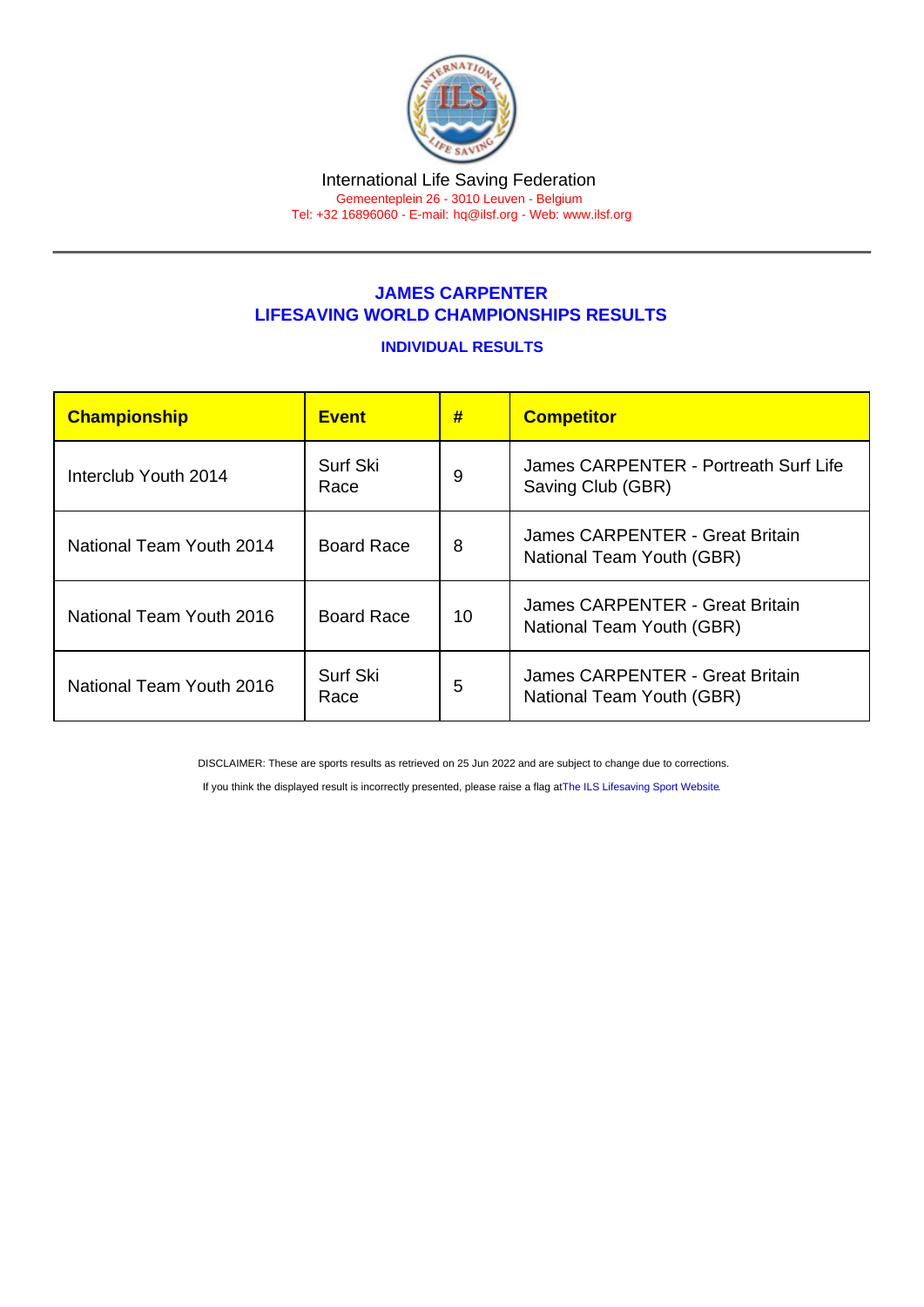## JAMES CARPENTER LIFESAVING WORLD CHAMPIONSHIPS RESULTS

## TEAM RESULTS

| Championship                                                    | <b>Event</b>              | #              | <b>Competitors</b>                                                                                                           |
|-----------------------------------------------------------------|---------------------------|----------------|------------------------------------------------------------------------------------------------------------------------------|
| Interclub Youth 2014                                            | Oceanman/Oceanwoman Relay | $\overline{2}$ | Portreath Surf Life Saving Club<br>(GBR)<br>James CARPENTER, Charlie<br>HAYNES, George HOLLIS,<br>Quentin JOLLY              |
| Interclub Youth 2014                                            | <b>Board Rescue Race</b>  | 3              | Portreath Surf Life Saving Club<br>(GBR)<br>James CARPENTER, Charlie<br><b>HAYNES</b>                                        |
| <b>National Team Youth</b><br>2014                              | <b>Board Rescue Race</b>  | 3              | <b>Great Britain National Team</b><br>Youth (GBR)<br>James CARPENTER, Charlie<br><b>HAYNES</b>                               |
| <b>National Team Youth</b><br>2016                              | Oceanman/Oceanwoman Relay | 3              | <b>Great Britain National Team</b><br>Youth (GBR)<br>James CARPENTER, Louis<br><b>GARNER, Nick LAWS, Marcus</b><br><b>OR</b> |
| <b>National Team Youth</b><br>Oceanman/Oceanwoman Relay<br>2014 |                           | $\overline{4}$ | <b>Great Britain National Team</b><br>Youth (GBR)<br>James CARPENTER, Dominic<br>GOODWIN, Charlie HAYNES,<br>Ryan LARK       |
| <b>National Team Youth</b><br>2016                              | <b>SERC</b>               |                | <b>Great Britain National Team</b><br>Youth (GBR)<br>James CARPENTER, Maia<br>GARNER, Emma<br>HENDERSON, Nick LAWS           |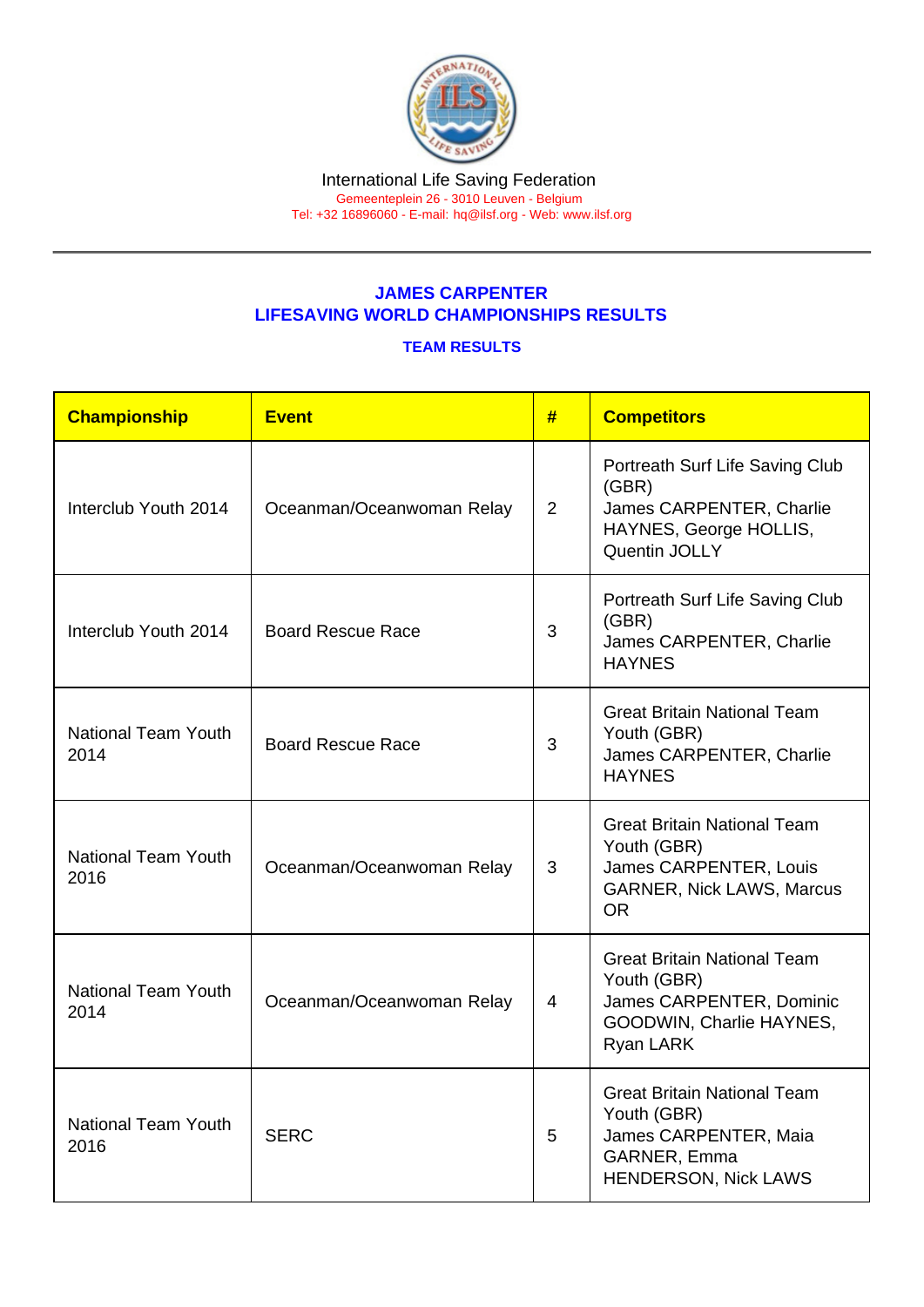| <b>Championship</b>                | <b>Event</b>             | #              | <b>Competitors</b>                                                                                                            |
|------------------------------------|--------------------------|----------------|-------------------------------------------------------------------------------------------------------------------------------|
| National Team Youth<br>2014        | <b>Beach Relay</b>       | 6              | <b>Great Britain National Team</b><br>Youth (GBR)<br>James CARPENTER, Dominic<br>GOODWIN, Ryan LARK, Jake<br><b>POWER</b>     |
| <b>National Team Youth</b><br>2016 | <b>Beach Relay</b>       | $\overline{7}$ | <b>Great Britain National Team</b><br>Youth (GBR)<br>James CARPENTER, Louis<br><b>GARNER, Nick LAWS, Marcus</b><br><b>OR</b>  |
| <b>National Team Youth</b><br>2016 | 4x50m Obstacle Relay     | 8              | <b>Great Britain National Team</b><br>Youth (GBR)<br>James CARPENTER, Euan<br>DUNGAVEL, Nick LAWS, Ben<br><b>TAYLOR-WALSH</b> |
| <b>National Team Youth</b><br>2016 | <b>Board Rescue Race</b> | 9              | <b>Great Britain National Team</b><br>Youth (GBR)<br>James CARPENTER, Nick<br>LAWS                                            |
| <b>National Team Youth</b><br>2016 | Rescue Tube Rescue       | 10             | <b>Great Britain National Team</b><br>Youth (GBR)<br>James CARPENTER, Louis<br>GARNER, Nick LAWS, Ben<br><b>TAYLOR-WALSH</b>  |
| <b>National Team Youth</b><br>2014 | 4x25m Manikin Relay      | 11             | <b>Great Britain National Team</b><br>Youth (GBR)<br>James CARPENTER, Charlie<br>HAYNES, Keland<br>PHINNEMORE, Jake POWER     |
| <b>National Team Youth</b><br>2016 | 4x50m Medley Relay       | 11             | <b>Great Britain National Team</b><br>Youth (GBR)<br>James CARPENTER, Euan<br>DUNGAVEL, Nick LAWS, Ben<br><b>TAYLOR-WALSH</b> |
| <b>National Team Youth</b><br>2016 | 4x25m Manikin Relay      | 12             | <b>Great Britain National Team</b><br>Youth (GBR)<br>James CARPENTER, Euan<br>DUNGAVEL, Nick LAWS, Ben<br><b>TAYLOR-WALSH</b> |